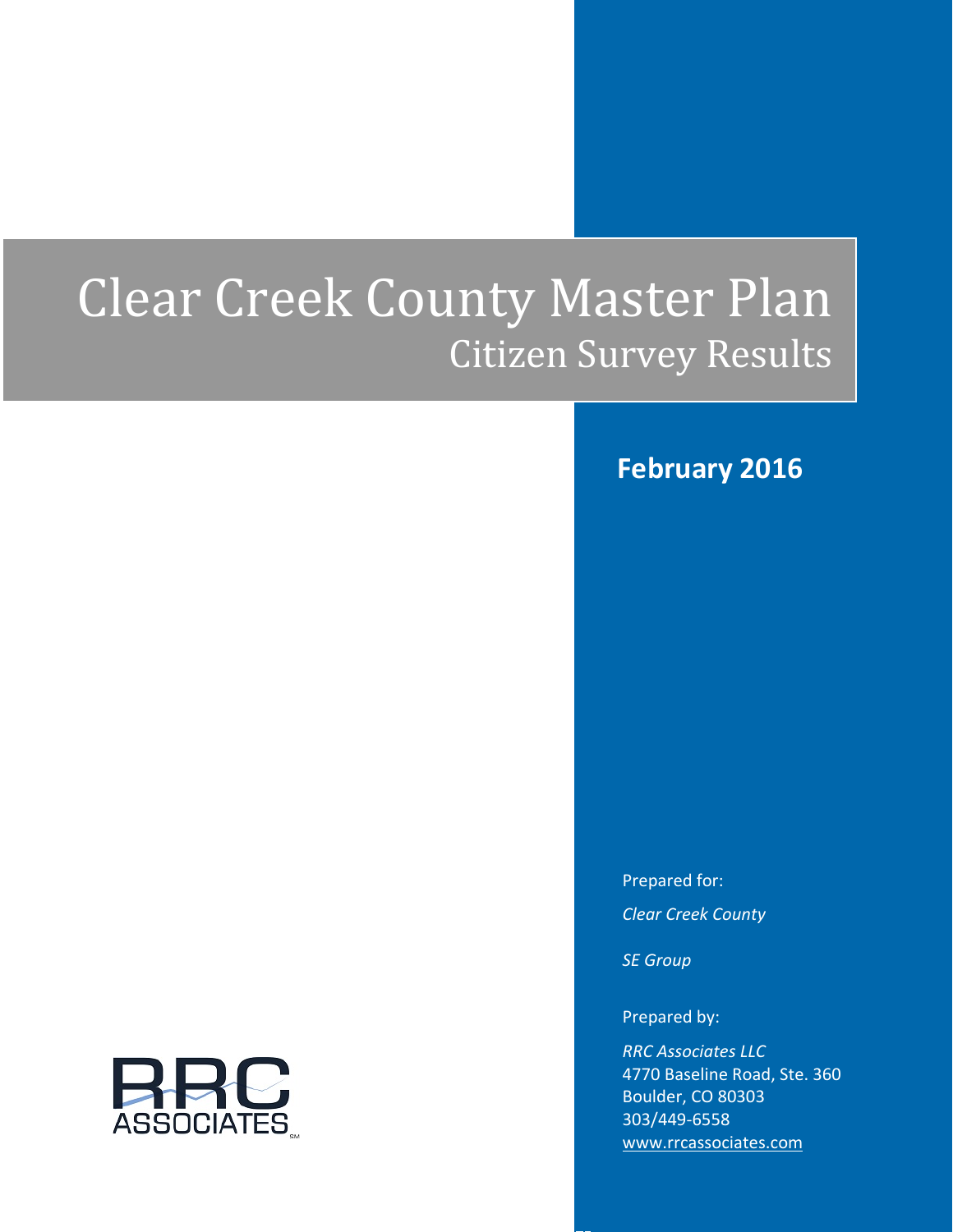# Table of Contents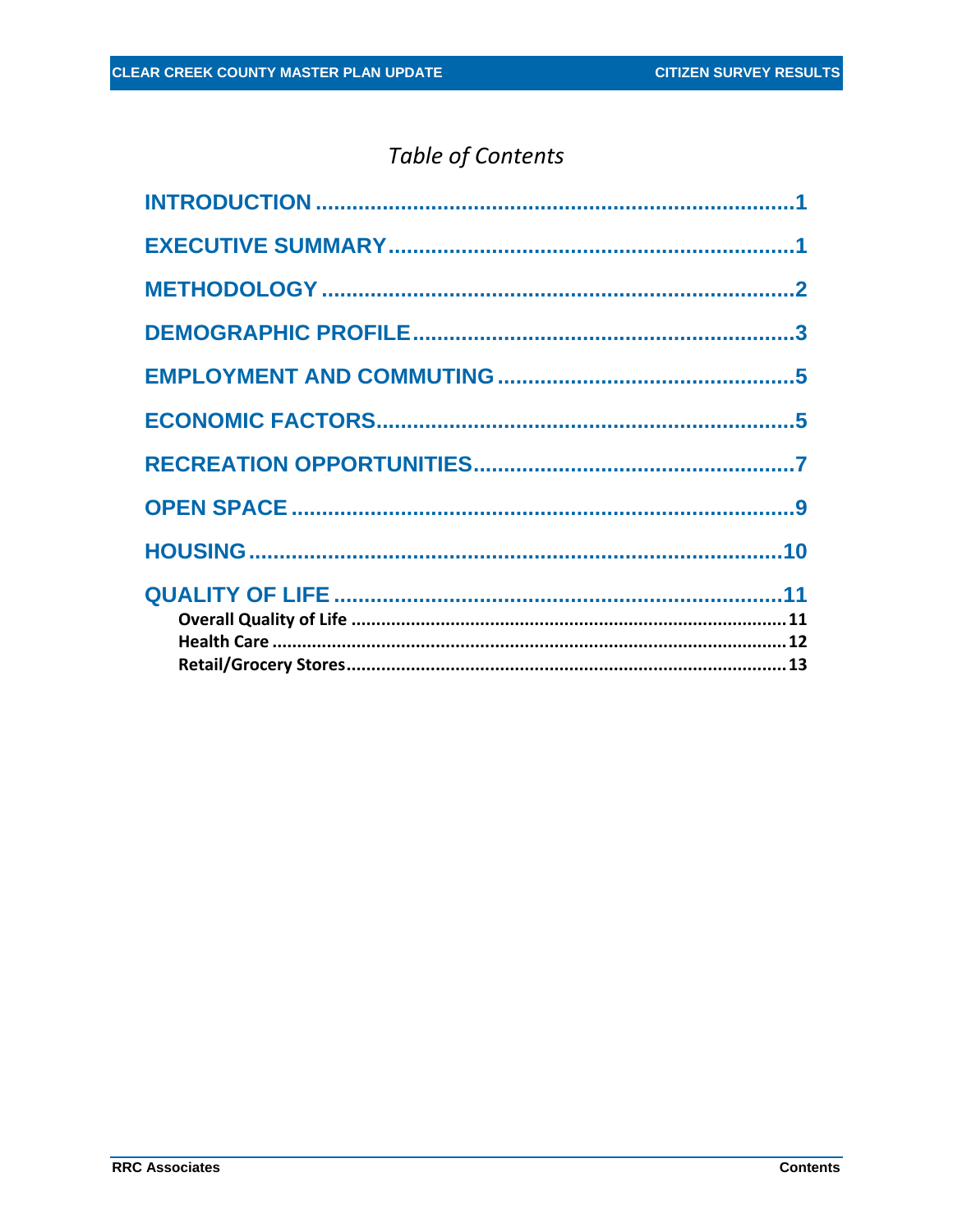#### <span id="page-2-0"></span>**INTRODUCTION**

The purpose of this study was to collect public feedback on a variety of issues in Clear Creek County related to the Comprehensive Plan Update, including economic development, quality of life, recreation, health care, transportation, and other issues. A survey was mailed to a randomly selected list of 3,000 property owners in the county; participants could respond either online or via the mailed paper survey. A total of 631 completed responses were submitted (513 mail surveys returned, and 118 responses via the web survey), for a response rate of 21 percent. Additionally, a separate but parallel online survey was available for anyone in the county to submit their opinions, even if they did not receive a survey in the mail.

## <span id="page-2-1"></span>**EXECUTIVE SUMMARY**

SE Group and RRC Associates conducted a citizen survey as a component of the Master Plan Update for Clear Creek County, CO.

The purpose of the study was to collect public feedback on issues related to the Master Plan Update process, including economic development, quality of life, recreation, health care, transportation, and other issues. Data from this survey show that satisfaction with the quality of life in Clear Creek County is high.

Some research highlights follow.

- Satisfaction with the overall quality of life in Clear Creek County is high, including as a place to live, as a place to retire, and as a place to raise children. The exception is for Clear Creek County as a place to work or as a place to start a business, for which satisfaction is lower. Indeed, over half of survey respondents work outside Clear Creek County.
- According to survey respondents, opportunities for improving the economy in Clear Creek County include infrastructure improvements, expanding outdoor recreation and tourism branding/marketing, and expanding the diversity of economic activity.
- Similarly, challenges for Clear Creek County's economy were infrastructure improvements, increasing job availability, and expanding the diversity of economic activity.
- Increasing job availability, incentives for new and startup businesses, and improving the business climate were seen as additional opportunities for improving the economy in the county.
- Wages, housing availability, and housing affordability were seen as additional challenges to economic growth.
- About one-quarter of respondents said that they have found it difficult to find affordable or acceptable housing in Clear Creek County. Of those respondents, 60 percent said that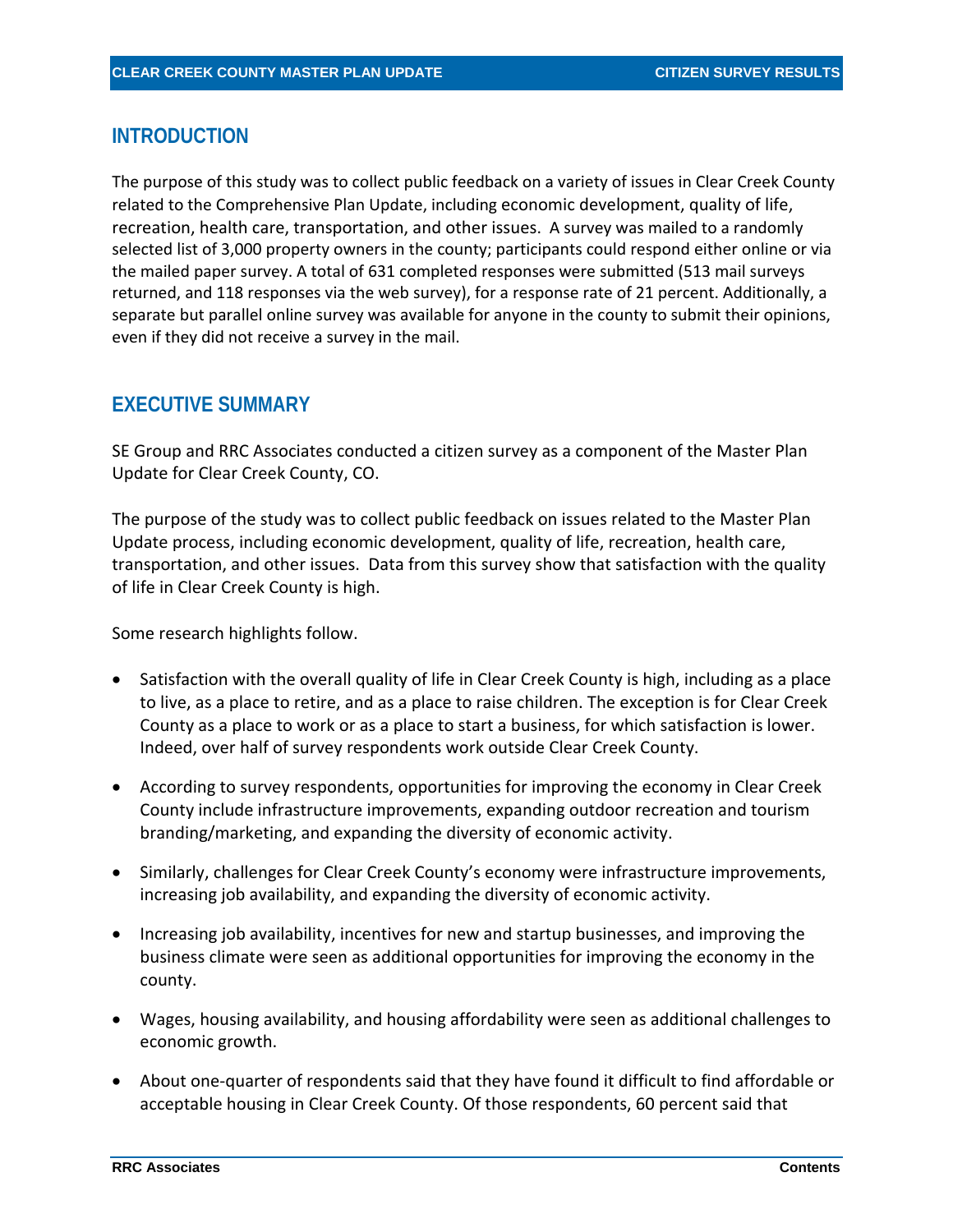mortgage payments/rents are too high, 56 percent said locations are too far from employment, and 26 percent indicated poor quality of space.

• In terms of the single most significant home ownership barrier in Clear Creek County, among all respondents, one-third (32 percent) said that rising home prices is the biggest hurdle, followed closely by limited availability of housing (28 percent). Lack of affordable housing and the quality of housing were each selected by about ten percent of respondents.

Additional findings related to trails and open space include the following:

- High support for more trails, trailheads, and trailhead parking areas.
- High support for increased promotion of outdoor recreation for economic development.
- Mixed support for acquisition of more open space, with a blend of the purpose of more open space for outdoor recreation and for wildlife habitat preservation.

Please see the main body of the report for more detail on these and other topics.

## <span id="page-3-0"></span>**METHODOLOGY**

The survey was conducted using primarily using a mail survey ("invitation" survey), with a secondary "open link" survey available to those who were not within the survey sampling frame. Those receiving the survey in the mail could respond either by returning the mail survey or by submitting their responses online. The analysis herein primarily focuses on responses from the invitation sample.

The list source used for the mailing was a combination of the Clear Creek County Assessor's Office list and third-party list purchased from Gravis Marketing, a marketing agency that specializes in political polling. Gravis provides consumer lists for U.S. addresses as well as automated robocalls (phone calls reminding respondents to complete their survey). Use of the Gravis list includes renters in addition to homeowners, and residents who are not registered to vote in addition to registered voters. Follow-up robocalls were utilized for this study to further encourage survey response.

A total of 3,000 surveys were mailed to a random sample of Clear Creek County residents in January 2016. The final sample size for the mail-back survey was 631 (21 percent response rate). The resultant margin of error is approximately +/- 3.9 percentage points for questions at 50% response.<sup>[1](#page-3-1)</sup> The open link survey received an additional 116 responses.

<span id="page-3-1"></span> $1$  For the total invitation sample size of 631, margin of error is +/- 3.9 percent calculated for questions at 50% response (if the response for a particular question is "50%"—the standard way to generalize margin of error is to state the larger margin, which occurs for responses at 50%).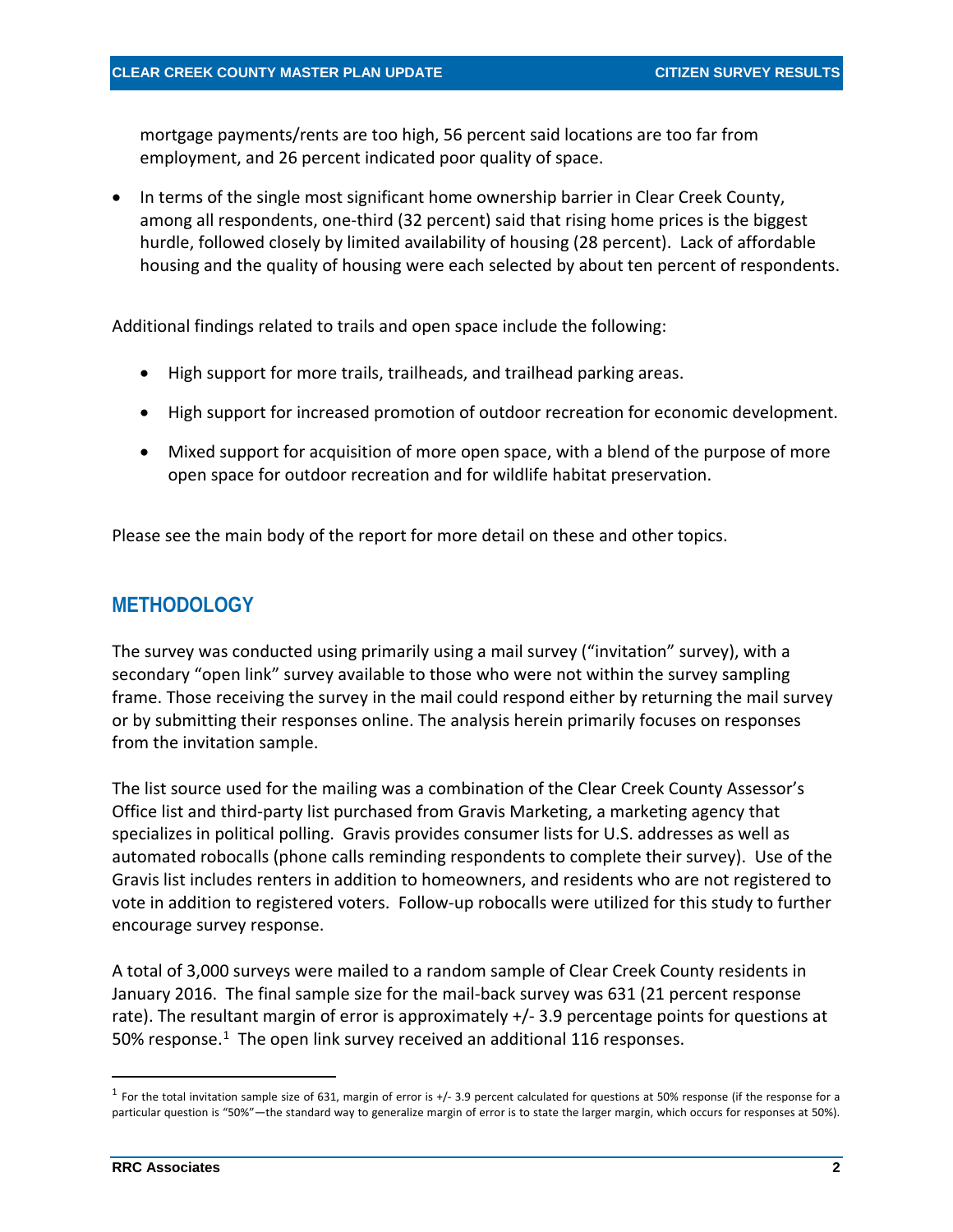The underlying data were weighted by age to ensure appropriate representation of Clear Creek County residents across different demographic cohorts in the sample. Using the U.S. Census 2013 American Community Survey five-year estimates, the age distribution within the invitation respondent sample was matched to the 2013 demographic profile of Clear Creek County. Due to variable response rates by some segments of the population, the underlying results, while weighted to best match the overall demographics of residents, may not be completely representative of some sub-groups of the population.

Segmentation analysis was conducted on some of the questions in order to illustrate key differences among demographic cohorts. Segments explored include residence within the county and by age group. Results should be interpreted with caution as some segment sample sizes are relatively small.

The survey also asked several open-ended questions to elicit more in-depth comments from respondents on their opinions and experiences. A full listing of comments is provided under separate cover.

#### <span id="page-4-0"></span>**DEMOGRAPHIC PROFILE**

This section details the demographic and residential characteristics of the invitation sample respondents. The American Community Survey 5-year estimates for Clear Creek County as reported by the Census are illustrated beside the weighted demographic profile of respondents to provide context. All analysis in the remainder of the report focuses on results from the invitation sample, with the exception of the section describing open link results.

- Gender. The invitation sample had a higher proportion of males (56 percent) than females (44 percent).
- Age. About one in three (29 percent) invitation sample respondents are under age 45, with roughly half (54 percent) between the ages of 45 and 64. Seventeen percent are age 65 or older. The average age was 52.5 years old, consistent with the somewhat older age profile of the area.
- Annual Household Income. Annual earnings of less than \$75,000 a year were reported by approximately a third (36 percent) of respondent households. An additional 40 percent indicated that they earn between \$75,000 and \$149,999 each year, and 24 percent reported annual household incomes of \$150,000 or more.

Note that the margin of error is different for every single question response on the survey depending on the resultant sample sizes, proportion of responses, and number of answer categories for each question. Comparison of differences in the data between various segments, therefore, should take into consideration these factors. As a general comment, it is sometimes more appropriate to focus attention on the general trends and patterns in the data rather than on the individual percentages.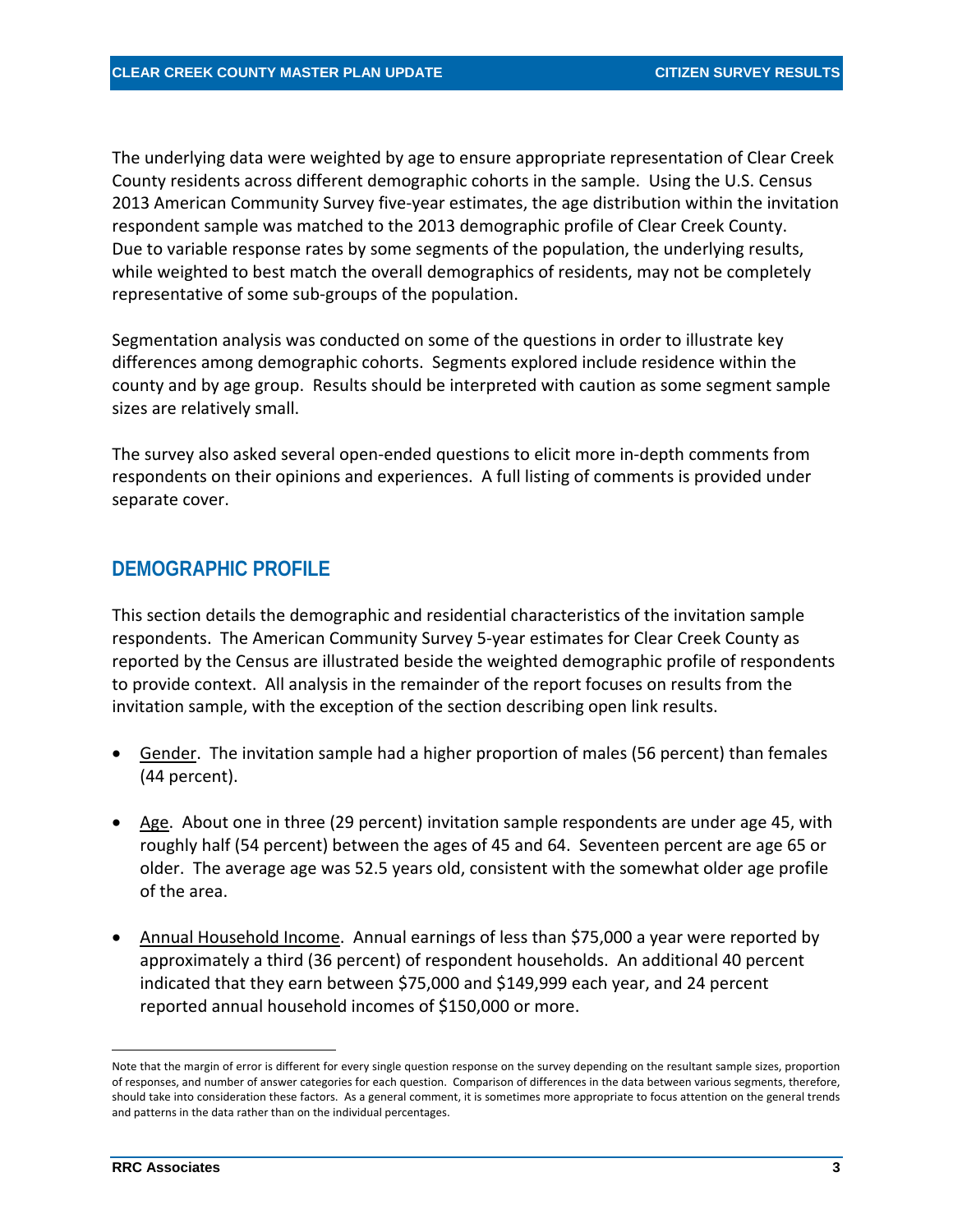- Number of Years Lived in Clear Creek County. Thirty percent of the invitation sample respondents have been in Clear Creek County for more than 20 years. An additional 27 percent have been in the area between 11 and 20 years, while 21 percent have lived in Clear Creek County between 4 and 10 years. Finally, 22 percent have lived in Clear Creek County three years or less (including 6 percent who have lived in the county less than a year).
- Primary Residency. Eighty-seven percent of invitation survey respondents live in Clear Creek County; the other 13 percent do not live in the County (property owners).
- Location of Residence. The primary areas where survey respondents live (or most closely associate) include Idaho Springs (18 percent), Floyd Hill/Beaver Brook (13 percent), Georgetown (13 percent), and Upper Bear Creek (12 percent). Additionally, 5 percent indicated they most closely associate with Dumont/Lawson/Downieville and Squaw Pass, with an additional 4 percent residing in St. Mary's.
- Total Number of Household Members. The largest share of invitation respondents reported that there are two people living in their home (52 percent), while 18 percent indicated that they live alone. Twenty-nine percent said there are three or more people in their home. On average, 2.3 people live in invitation respondent households.
- Number of Household Members Under Age 18. Two-thirds of the invitation sample (76 percent) do not have household members under the age of 18. Those who do have children have kids of a variety of ages, ranging from under 1 year of age to 18 years old.
- Number of Household Members Over Age 55. Half of survey respondents are not part of a household with members age over 55.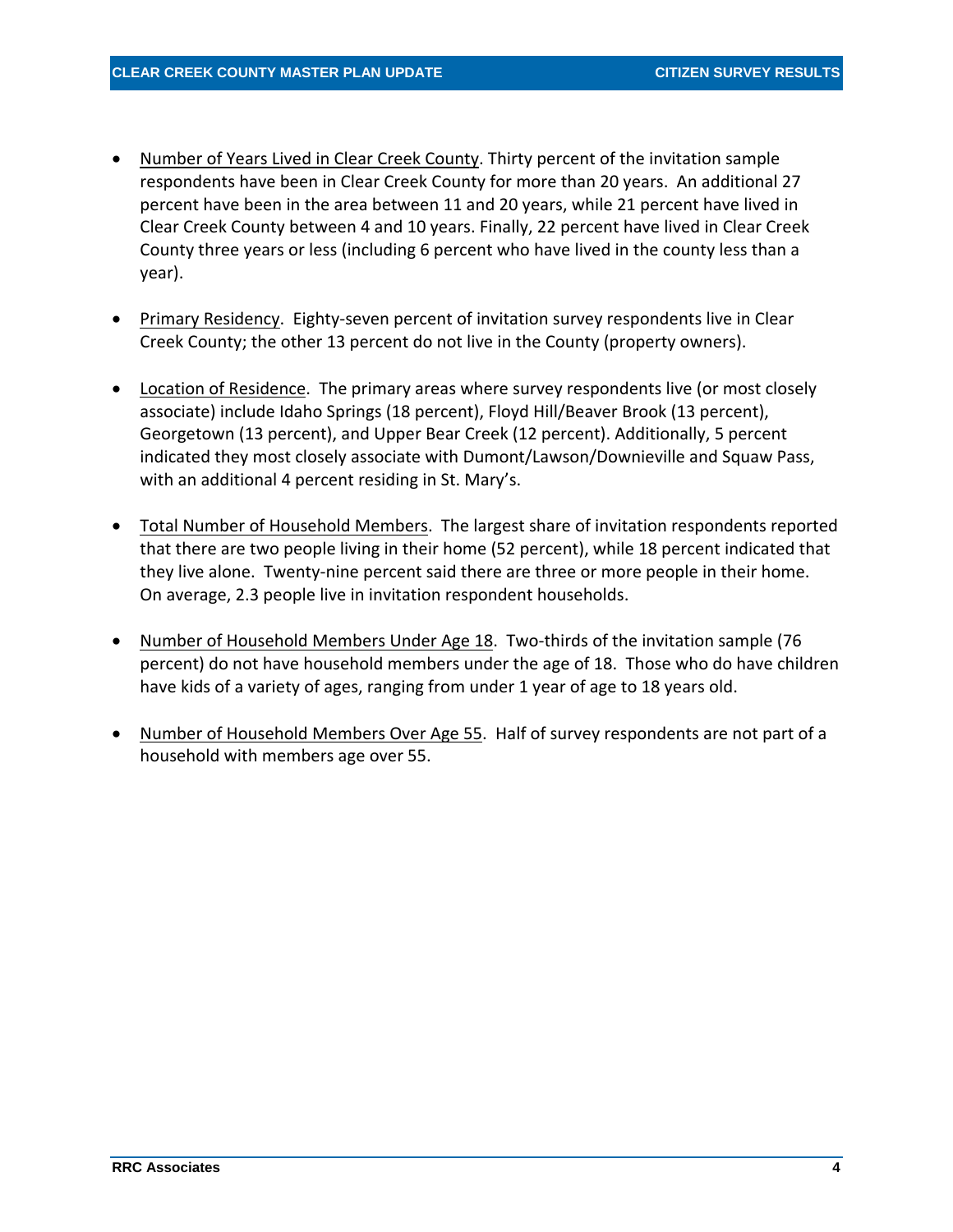#### <span id="page-6-0"></span>**EMPLOYMENT AND COMMUTING**

Respondents were asked about their employment and commuting patterns. This section highlights some of those results.

- Over half of the survey respondents work outside Clear Creek County (52 percent), indicating the relative lack of jobs in the county. Nineteen percent work in Clear Creek County outside their home, with an additional 12 percent who work at home/ telecommute. Twenty percent of the respondent sample is retired, while the remaining 2 percent do not work.
- Twenty-nine percent of those who work indicated that they own their own business.
- The average one-way commute is about 21 miles, with 36 percent indicating a one-way commute of over 30 miles.
- Utilization of public transportation for commuting is quite low, with 92 percent saying they do not use any public transportation (including carpooling). Three percent carpool, 2 percent ride RTD from Bergen Park, and 1 percent ride RTD from El Rancho.
- The most important factors for considering public transportation are convenience to home/work, a schedule that runs when needed, and appropriate routes.

## <span id="page-6-1"></span>**ECONOMIC FACTORS**

Survey participants were asked about opportunities and challenges for the economy in Clear Creek County. [Figure 1](#page-7-0) and [Figure 2](#page-8-1) below illustrate the response patterns to these questions.

- "Infrastructure improvements" was the top factor for both challenges and opportunities to improve the economy in Clear Creek County.
- Expanding outdoor recreation and tourism branding/marketing was the number two opportunity identified by survey respondents for improving the county economy.
- Expanding the diversity of economic activity was both an important challenge and an important opportunity for improving the economy Clear Creek County.
- Increasing job availability, incentives for new and startup businesses, and improving the business climate were seen as opportunities for improving the economy in the county.
- Wages, housing availability, and housing affordability were seen as challenges to economic growth.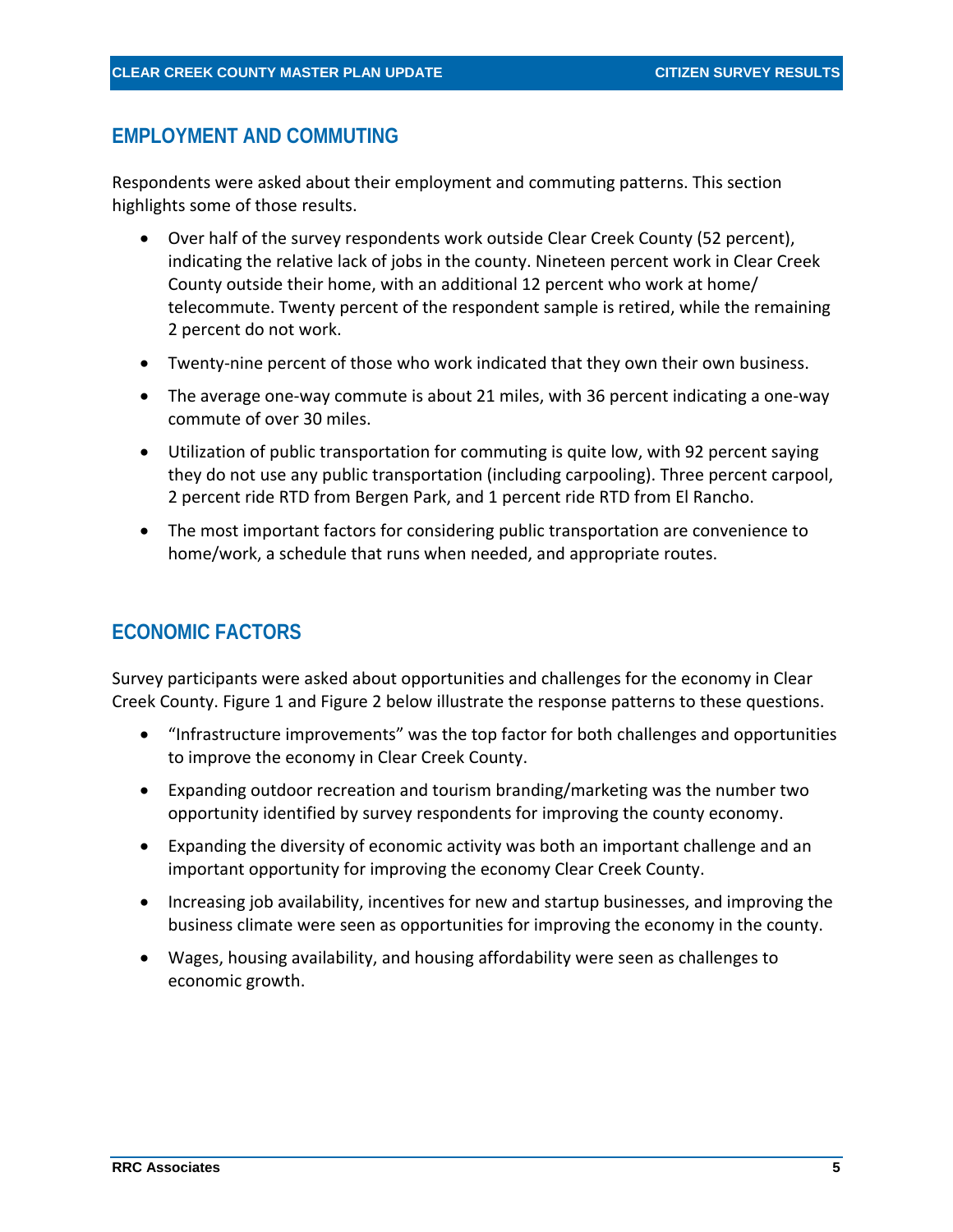#### <span id="page-7-0"></span>FIGURE 1

#### **BEST OPPORTUNITIES FOR CLEAR CREEK COUNTY TO IMPROVE ECONOMY**

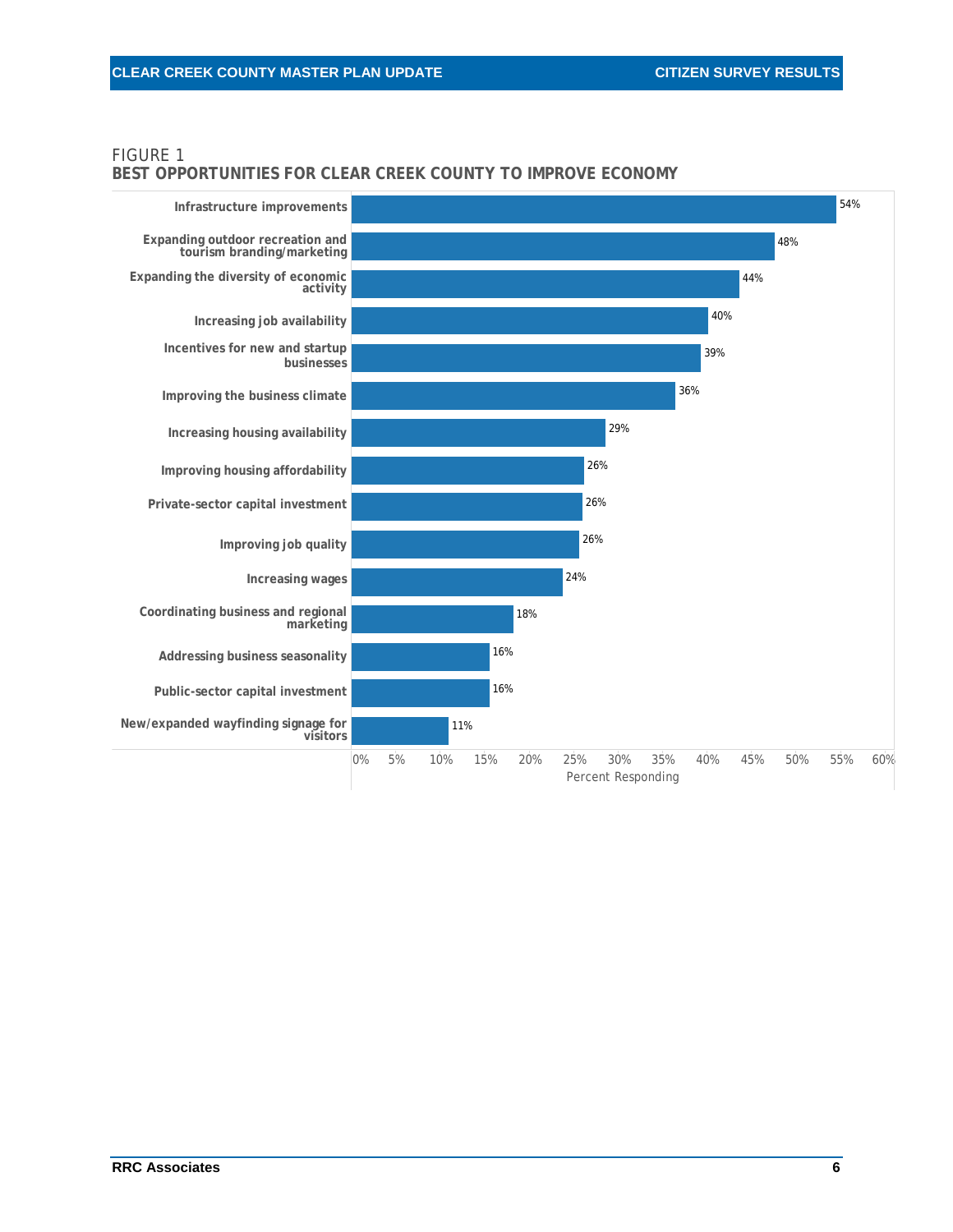## <span id="page-8-1"></span>FIGURE 2

**BIGGEST CHALLENGES FOR CLEAR CREEK COUNTY TO IMPROVE ECONOMY**



## <span id="page-8-0"></span>**RECREATION OPPORTUNITIES**

Recreation was identified as "very important" by a strong majority (79 percent) of survey respondents. An even higher percentage (89 percent) engage in recreation in Clear Creek County.

The most popular recreational activity by far that survey respondents participate in is walking, jogging, or hiking (85 percent). Also popular are skiing/snowboarding (47 percent), snowshoeing/cross country skiing (36 percent), fishing (34 percent), camping (31 percent), mountain biking (29 percent), off-highway vehicle use (25 percent), and bird/wildlife watching (23 percent), among others.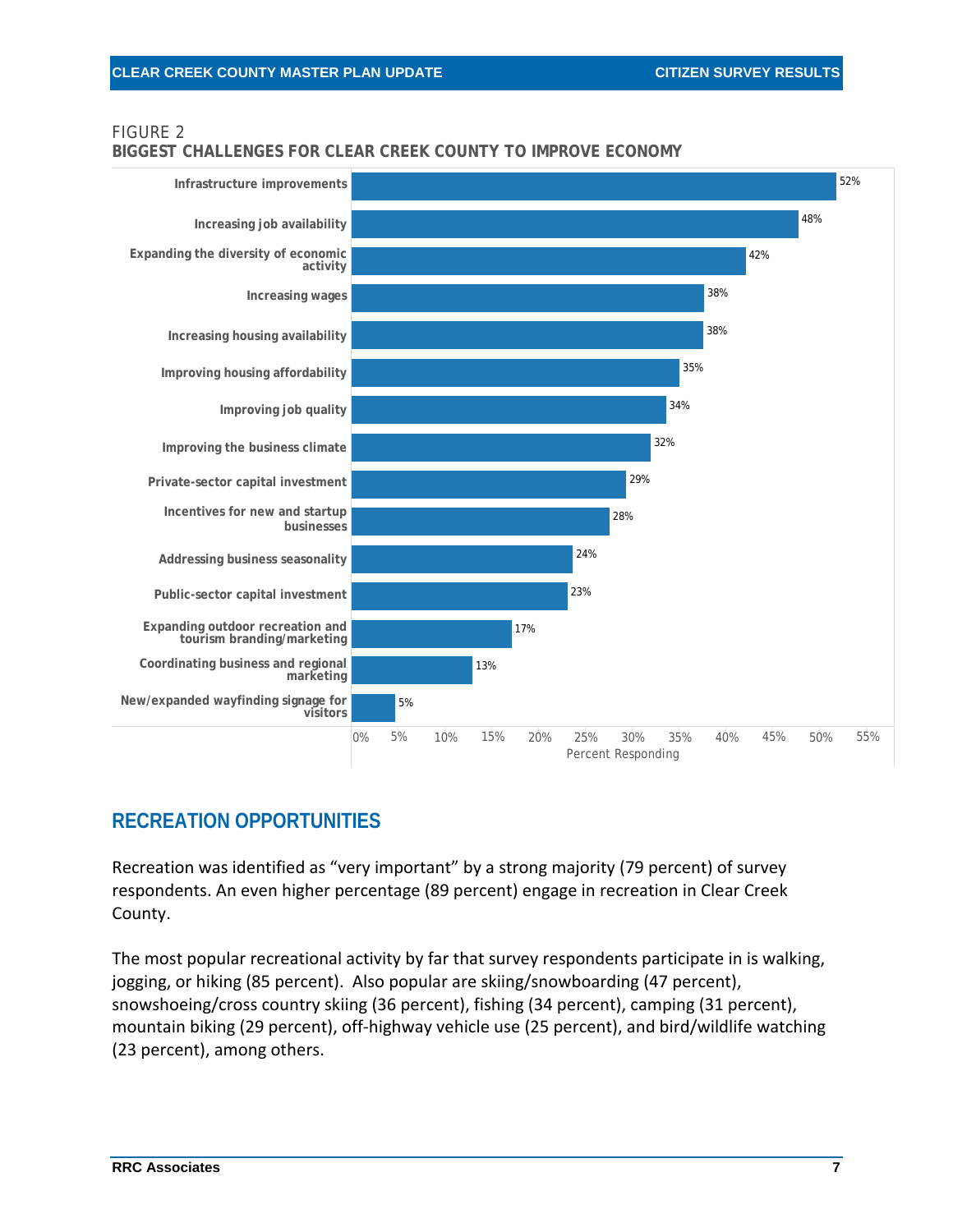New recreational opportunities that survey participants would like to see are presented in [Figure 3](#page-9-0) below. New hiking/walking trails, new trailhead parking, and new trailheads were the most popular improvements to recreational opportunities identified in the survey research.

<span id="page-9-0"></span>

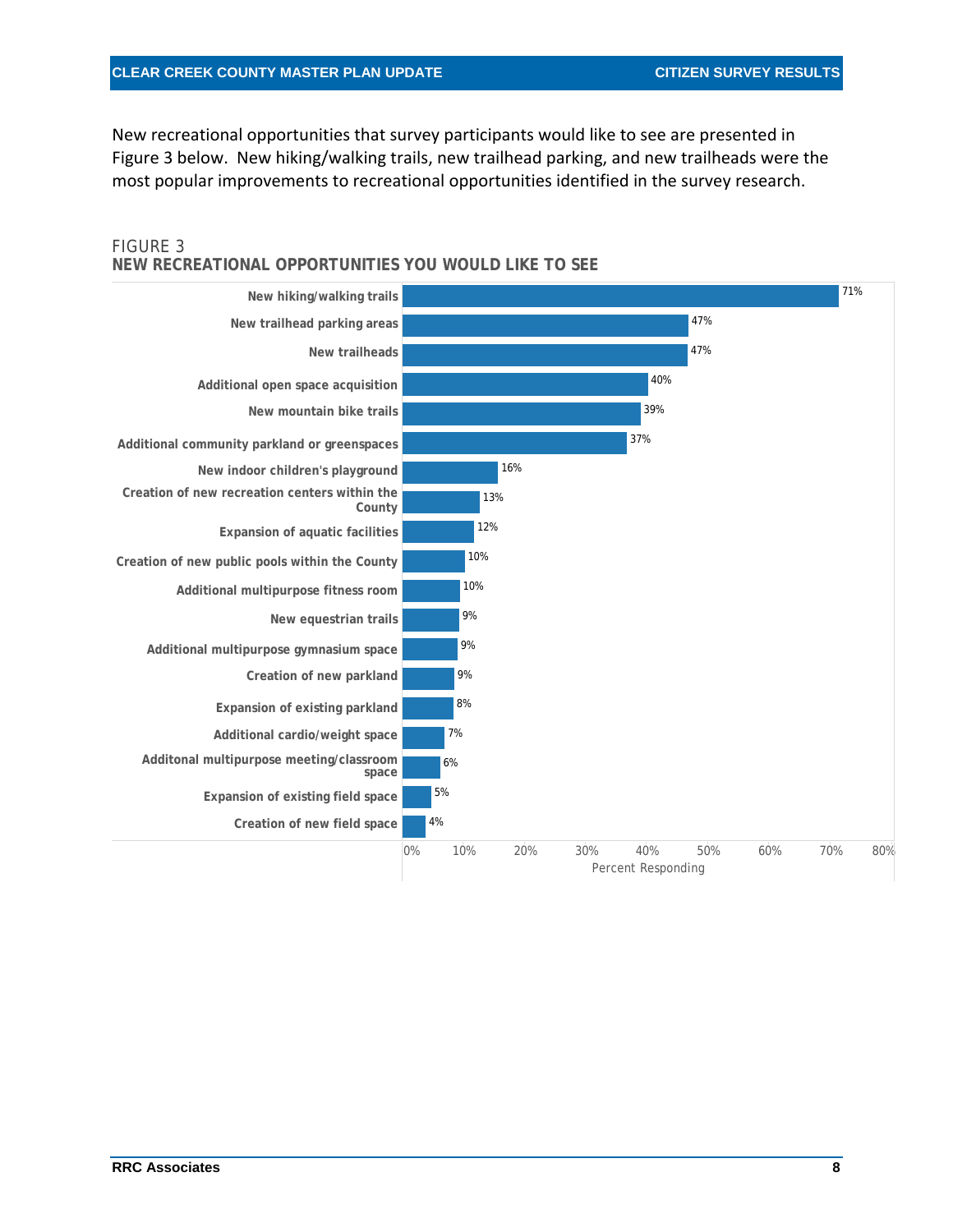## <span id="page-10-0"></span>**OPEN SPACE**

The respondent pool was split as to whether the county has enough Open Space. Thirty percent said that the county does not have enough Open Space, 27 percent thought the county does have enough Open Space, and the plurality (43 percent) were not sure.

The purpose for newly acquired Open Space, according to survey results, is split between preserving areas for habitat/other environmental factors and expanded opportunities for recreation (38 percent each). Preserving scenic resources (32 percent), expanding upon existing preserved lands (20 percent), and promoting access to other public lands (15 percent) were also identified as important purposes of newly acquired Open Spaces.

#### FIGURE 4

**DO YOU FEEL THE COUNTY HAS ENOUGH OPEN SPACE?**



#### **PRIMARY PURPOSE OF ACQUIRING NEW OPEN SPACES**

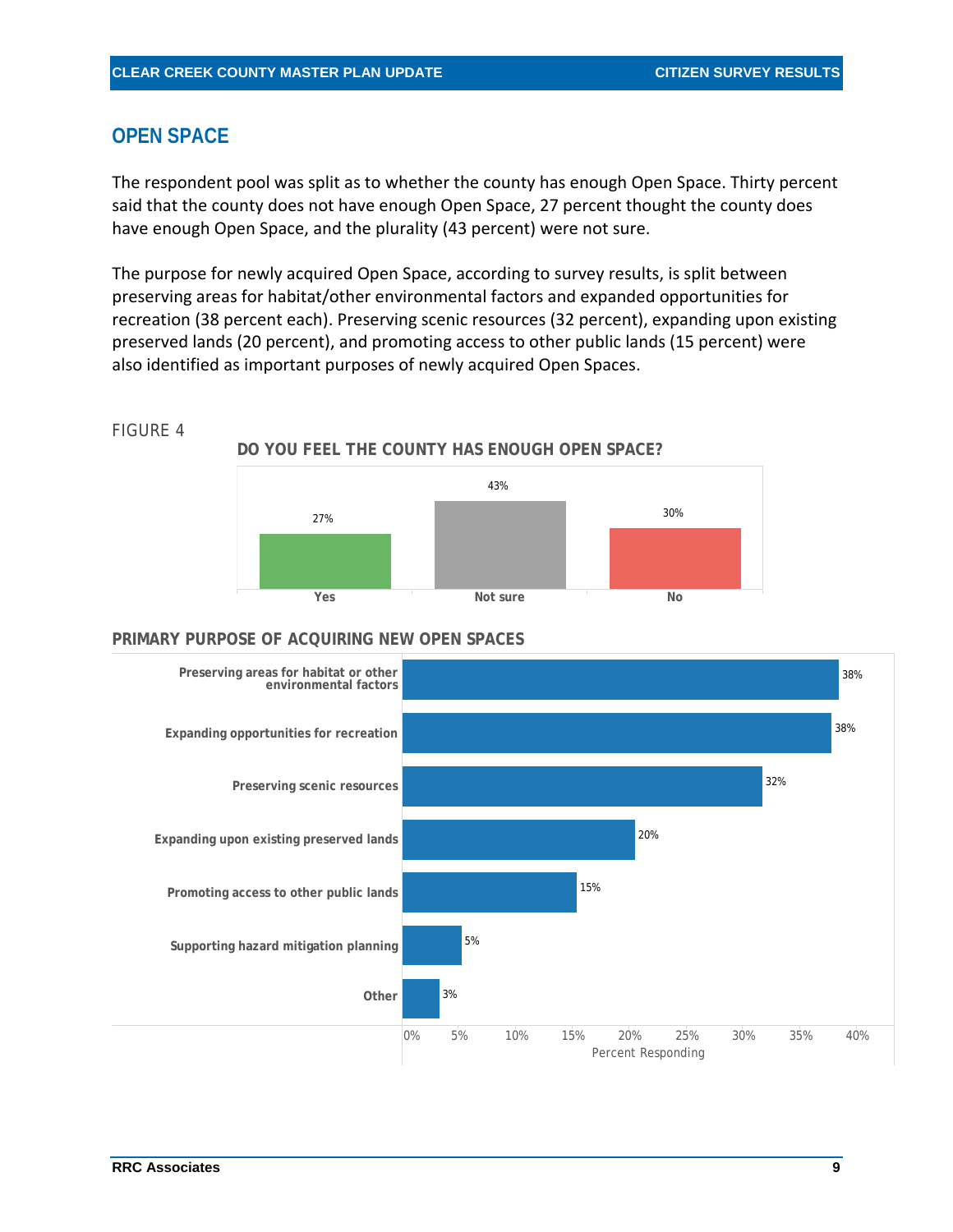### <span id="page-11-0"></span>**HOUSING**

Among survey respondents, 95 percent own their home, and 4 percent rent (1 percent have "other" housing tenure). The age of the housing stock varies, with the majority constructed prior to 1980. Seventeen percent were built since 2000 and 26 percent between 1980 and 1999.

The typical respondent spends 20 to 30 percent of their monthly income on housing. The average percentage is 23 percent (including those who spend nothing on housing).

About one-quarter of respondents said that they have found it difficult to find affordable or acceptable housing in Clear Creek County. Of those respondents, 60 percent said that mortgage payments/rents are too high, 56 percent said locations are too far from employment, and 26 percent indicated poor quality of space.

In terms of the single most significant home ownership barrier in Clear Creek County, among all respondents, one-third (32 percent) said that rising home prices is the biggest hurdle, followed closely by limited availability of housing (28 percent). Lack of affordable housing and the quality of housing were each selected by about ten percent of respondents.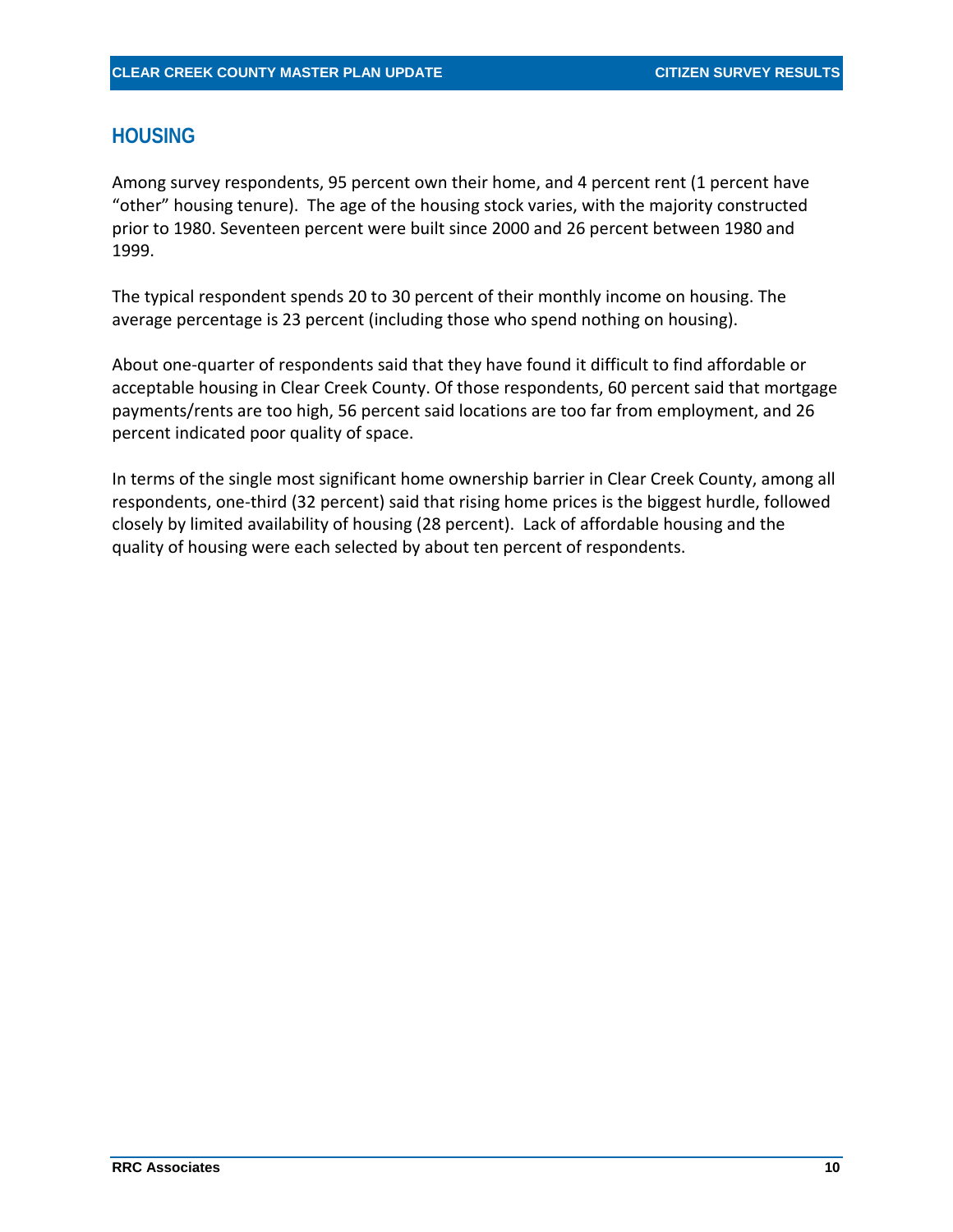## <span id="page-12-0"></span>**QUALITY OF LIFE**

#### <span id="page-12-1"></span>**Overall Quality of Life**

The satisfaction with the quality of life in Clear Creek County is high, including as a place to live, as a place to retire, and as a place to raise children. The exception is for Clear Creek County as a place to work or as a place to start a business, as presented in [Figure 5](#page-12-2) below.

<span id="page-12-2"></span>FIGURE 5

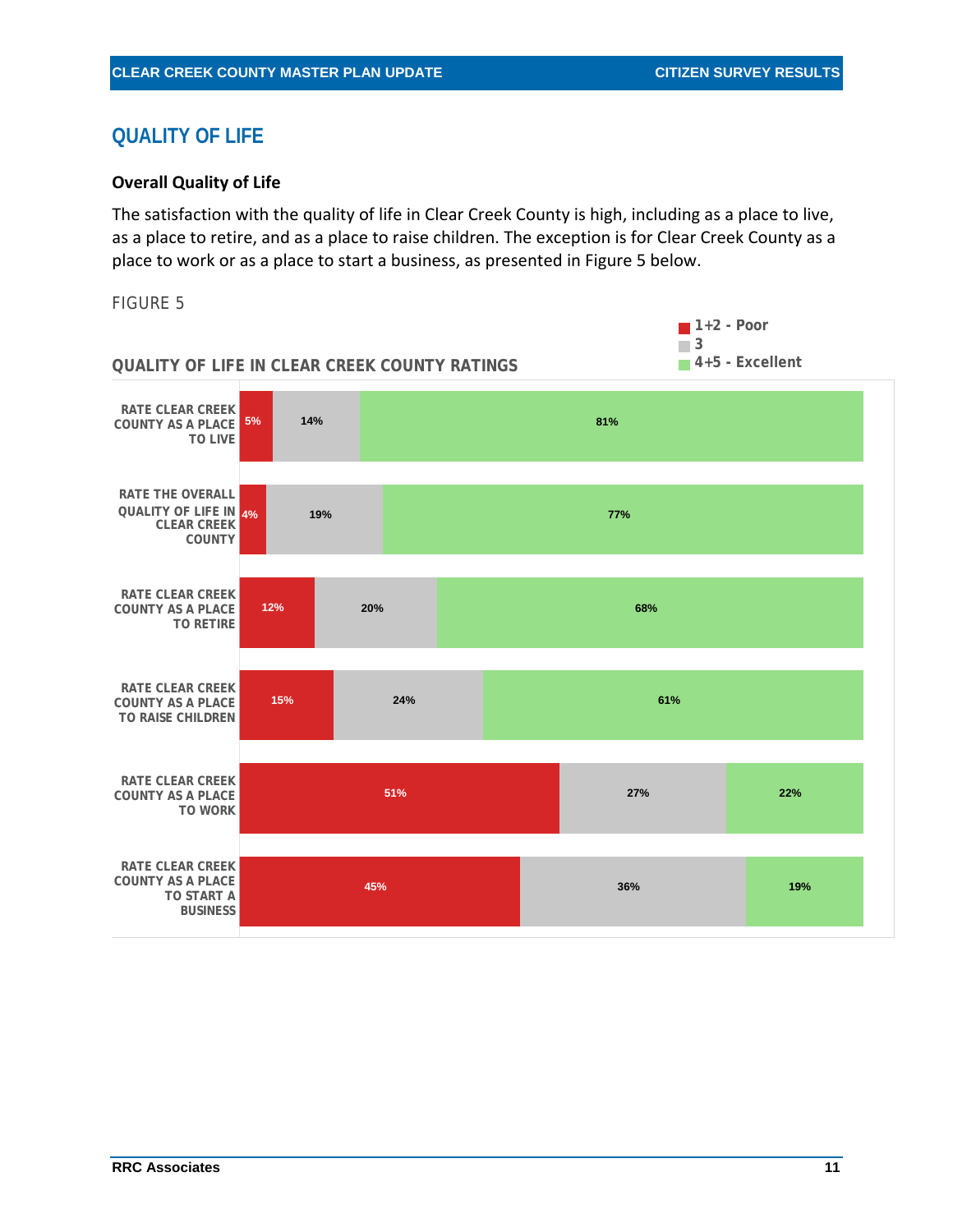#### <span id="page-13-0"></span>**Health Care**

In terms of the importance to access to health care, the most important factors are the quality of the service providers, the availability of service providers, the range of health care services, the hours of operation, and the access to specialists. Transportation options and access to veterans' services were relatively less important, at least to the overall respondent sample, as seen in [Figure 6](#page-13-1) below.

#### <span id="page-13-1"></span>FIGURE 6